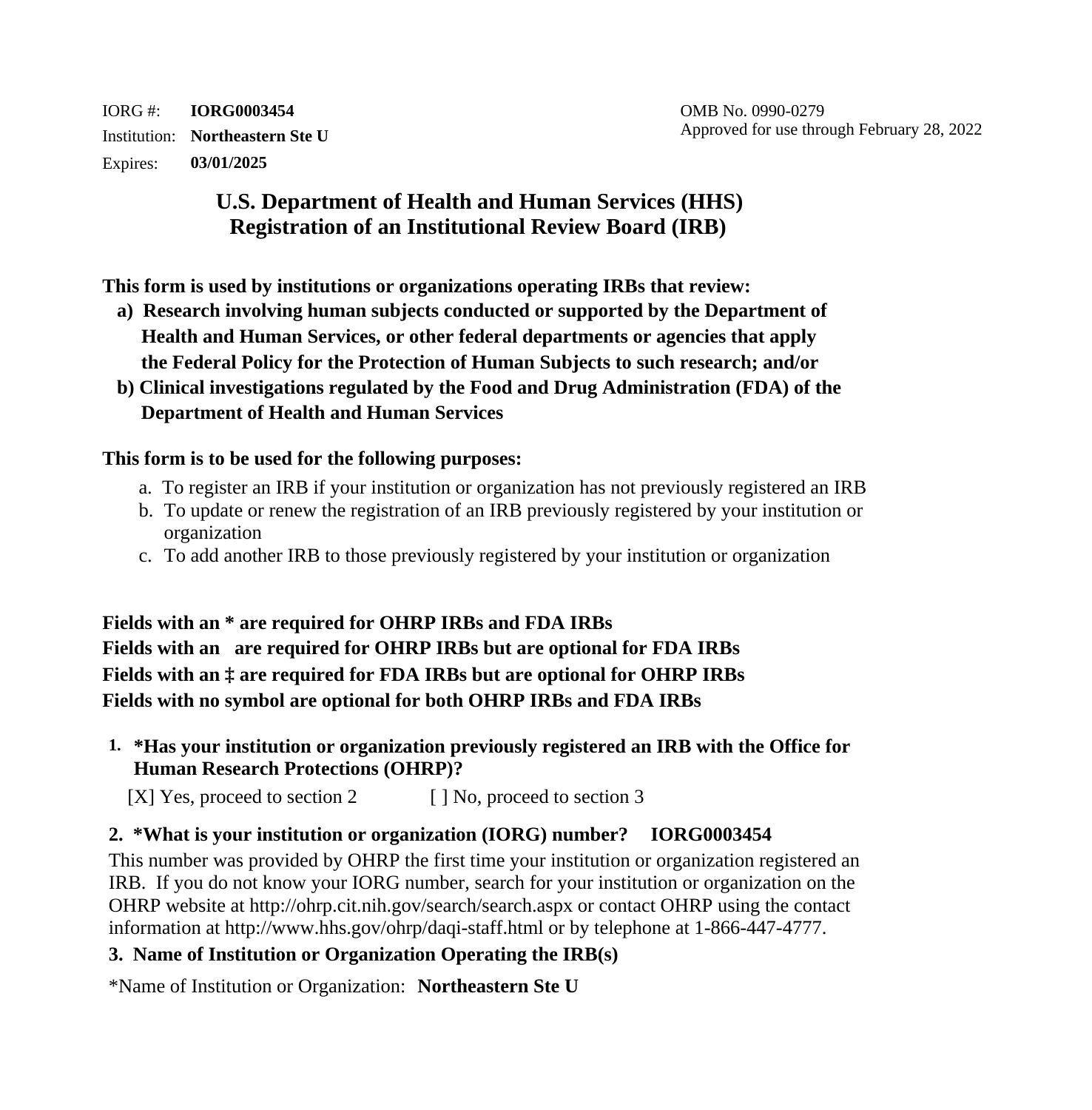#### \*Mailing Address: **Assistant Vice President of Academic Affairs Northeastern State University Administration 122**

\*Street Address (if different from the Mailing Address above):

### **600 N. Grand Ave.**

|        | <i><b>*City: Tahlequah</b></i> | *State/Province: <b>OKLAHOMA</b> | *Zip/Postal Code: 74464 |  |
|--------|--------------------------------|----------------------------------|-------------------------|--|
| $\sim$ |                                |                                  |                         |  |

\*Country (if outside the U.S.):

### **4. Senior Officer or Head Official of Institution or Organization Responsible for Overseeing the Activities Performed by the IRB(s)**

| *First Name: Carla                 | Middle Initial: | *Last Name: Swearingen                                                     |
|------------------------------------|-----------------|----------------------------------------------------------------------------|
| Earned Degree $(s)$ : <b>Ph.D.</b> |                 | Title or Position: Assistant Vice President for<br><b>Academic Affairs</b> |

\*Mailing Address (if different from the Mailing Address in section 3):

#### **Northeastern State University Assistant Vice President of Academic Affairs Administration 122**

|  | <i><b>*City: Tahlequah</b></i> | *State/Province: <b>OKLAHOMA</b> |  | <i>*Zip/Postal Code: 74464</i> |  |
|--|--------------------------------|----------------------------------|--|--------------------------------|--|
|--|--------------------------------|----------------------------------|--|--------------------------------|--|

\*Country (if outside the U.S.):

\*Phone: **918 444-2065** \*FAX: **918 458-2061** \*E-Mail: **[swearinc@nsuok.edu](mailto:swearinc@nsuok.edu)** 

### **5. Contact Person Providing this Registration Information**

| *First Name: <b>Justin</b>                                                     | Middle Initial: T *Last Name: McBride |                                                      |
|--------------------------------------------------------------------------------|---------------------------------------|------------------------------------------------------|
| Earned Degree $(s)$ : <b>Ph.D.</b>                                             |                                       | Title or Position: Chair, Institutional Review Board |
| Name of Institution or Organization (if different from the Name in section 3): |                                       |                                                      |

#### **Northeastern Ste U**

\*Mailing Address (if different from the Mailing Address in section 3):

#### **College of Liberal Arts Northeastern State University BALA 282**

|         | <i>*City:</i> Broken Arrow | *State/Province: <b>OKLAHOMA</b> | <i>*Zip/Postal Code: 74014</i> |
|---------|----------------------------|----------------------------------|--------------------------------|
|         | *Country (if outside the   |                                  |                                |
| *Phone: | 918 449-6509               | *FAX: $918$ 449-6571             | *E-Mail: <b>irb@nsuok.edu</b>  |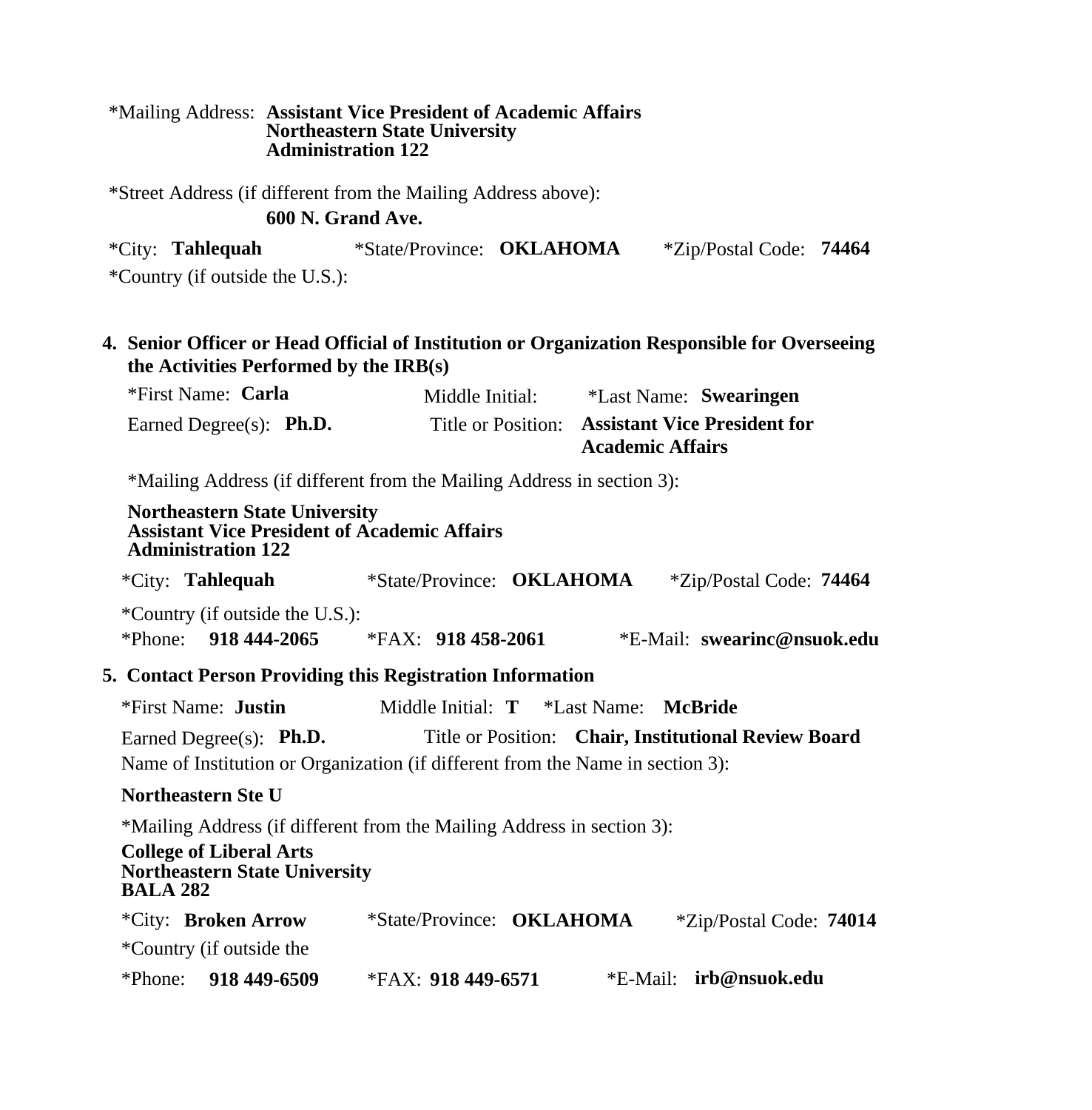**6. IRB Registration Information (to be completed separately for each IRB being renewed/updated or newly registered)**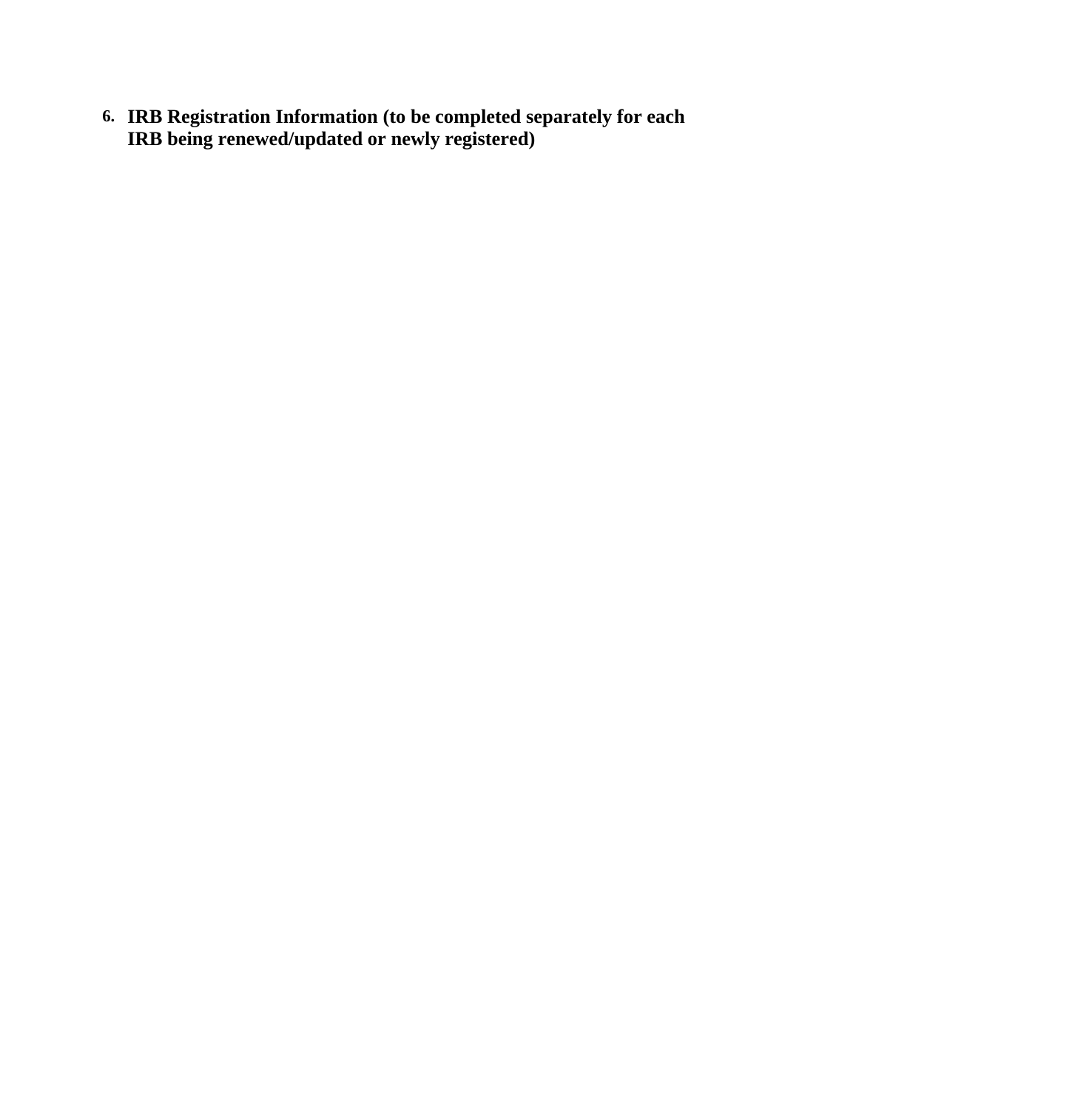A. \*Is this a renewal or update of a registration for an IRB already registered with HHS?

[X] Yes. Provide the IRB registration number previously assigned to this IRB by OHRP: **IRB00004117** 

(This number was provided by OHRP the first time the IRB was registered with OHRP. If you do not know the IRB registration number, search for the IRB on the OHRP website at <http://ohrp.cit.nih.gov/search/search.aspx> or contact OHRP using the contact information at <http://www.hhs.gov/ohrp/daqi-staff.html>or by telephone at 1-866-447-4777)

[ ] No, this is a new IRB registration.

B. Provide the IRB name, if any, used by the institution or organization (e.g., State University Behavioral IRB, University Healthcare Biomedical IRB, or XYZ Hospital IRB #1):

### **Northeastern Ste U IRB #1**

C. Location of the IRB

\*Mailing Address (if different from the Mailing Address in section 3):

#### **Assistant Vice-President for Academic Affairs Administration 122 Administration 122**

\*Street Address of the IRB (if different from the Mailing Address of the IRB):

### **600 N. Grand Ave.**

|    | <i>*City:</i> Tahlequah                                                                                                                                                                                                                                                                                                                                                                                                         | *State/Province: OKLAHOMA | <i>*Zip/Postal Code:</i> 74464 |     |
|----|---------------------------------------------------------------------------------------------------------------------------------------------------------------------------------------------------------------------------------------------------------------------------------------------------------------------------------------------------------------------------------------------------------------------------------|---------------------------|--------------------------------|-----|
|    | *Country (if outside the U.S.):                                                                                                                                                                                                                                                                                                                                                                                                 |                           |                                |     |
|    | 918 456-2065<br>*Phone:                                                                                                                                                                                                                                                                                                                                                                                                         | *FAX: $918$ 458-2015      | *E-Mail: sweeney@nsuok.edu     |     |
| D. | Approximate number of full time equivalent positions devoted to the IRB's<br>administrative activities:                                                                                                                                                                                                                                                                                                                         |                           |                                | 1   |
| Е. | Approximate number of all active protocols (for purposes of completing this<br>registration, an active protocol is any protocol for which the IRB conducted an initial<br>review or continuing review at a convened meeting or under an expedited review<br>procedure during the preceding 12 months):                                                                                                                          |                           |                                | 100 |
| F. | Approximate number of active protocols conducted or supported by HHS (e.g., the<br>National Institutes of Health, Centers for Disease Control and Prevention, etc.) (for<br>purposes of completing this registration, an active protocol is any protocol for which<br>the IRB conducted an initial review or continuing review at a convened meeting or<br>under an expedited review procedure during the preceding 12 months): |                           |                                |     |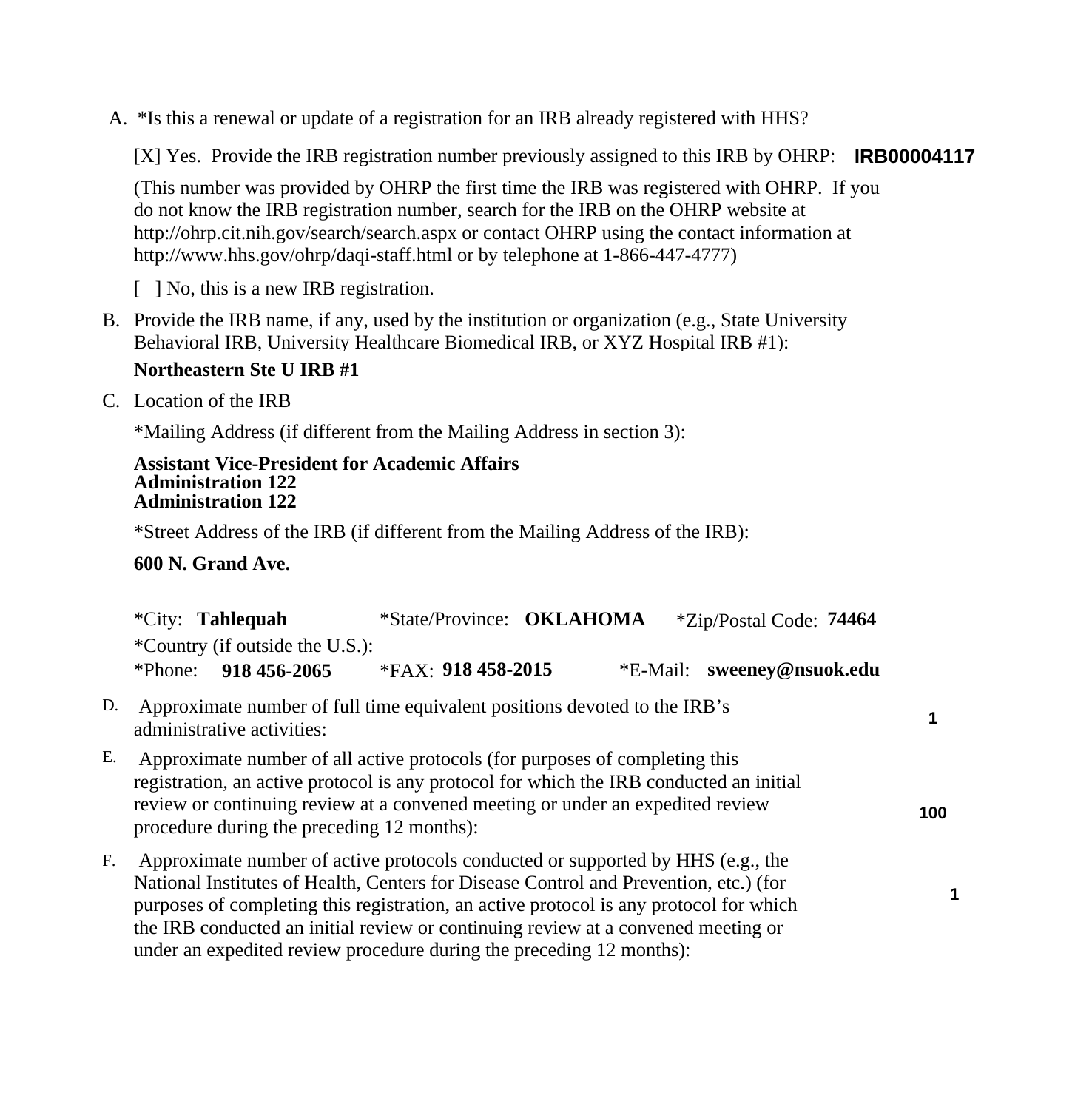G. ‡For IRBs that review, or intend to review, protocols involving products regulated by the Food and Drug Administration (FDA) (for purposes of completing this registration, an active protocol is any protocol for which the IRB conducted an initial review or continuing review at a convened meeting or under an expedited review procedure during the preceding 12 months):

‡i) Approximate number of active protocols involving FDA-regulated products:

‡ii) Types of FDA-regulated products involved in FDA protocols include (check all that apply):

| human drugs     | food additives  |
|-----------------|-----------------|
| medical devices | color additives |
| biological      | other           |
|                 | Specify         |

H. IRB Chairperson

| <i><b>*First Name: Justin</b></i>                                     |                   | Middle Initial: $T$ *Last Name: | <b>McBride</b>                                       |  |
|-----------------------------------------------------------------------|-------------------|---------------------------------|------------------------------------------------------|--|
| Earned Degree $(s)$ : <b>Ph.D.</b>                                    |                   |                                 | Title or Position: Chair, Institutional Review Board |  |
| Mailing Address (if different from the Mailing Address in section 3): |                   |                                 |                                                      |  |
| <b>College of Liberal Arts</b>                                        |                   |                                 |                                                      |  |
| <b>Northeastern State University</b>                                  |                   |                                 |                                                      |  |
| <b>BALA 282</b>                                                       |                   |                                 |                                                      |  |
| City:<br><b>Broken Arrow</b>                                          |                   | State/Province: <b>OKLAHOMA</b> | Zip/Postal Code: 74014                               |  |
| Country (if outside the U.S.):                                        |                   |                                 |                                                      |  |
| *Phone: $918\,449-6509$                                               | FAX: 918 449-6571 |                                 | *E-Mail: irb@nsuok.edu                               |  |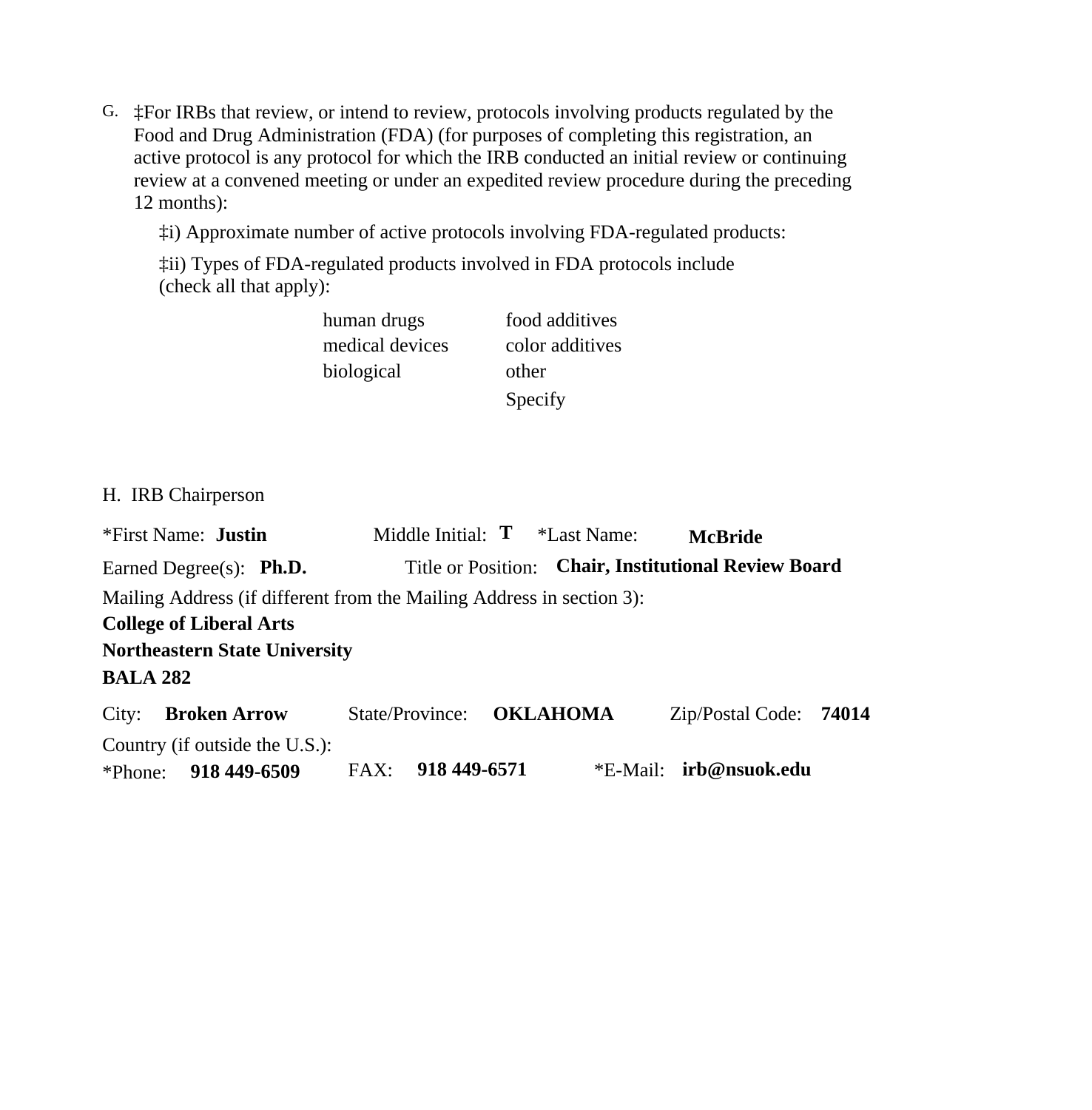| <b>Member Name</b><br>(Last, First) | <b>Sex</b><br>M/F | <b>Earned</b><br>Degree(s) | Scientist (S)<br><b>Non-scientist</b><br>(N) | <b>Primary Scientific</b><br>or Non-Scientific<br><b>Specialty</b> | <b>Affiliation with</b><br>Institution(s)<br>Y/N | <b>Comments</b>                                              |
|-------------------------------------|-------------------|----------------------------|----------------------------------------------|--------------------------------------------------------------------|--------------------------------------------------|--------------------------------------------------------------|
| McBride, Justin                     | M                 | Ph.D.                      | S                                            | Linguistics                                                        | Y                                                |                                                              |
| Lasky, Nicole                       | F                 | Ph.D.                      | S                                            | Criminal Justice                                                   | Y                                                |                                                              |
| Iyer, Janaki                        | F                 | Ph.D.                      | S                                            | <b>Cellular Biology</b>                                            | Y                                                |                                                              |
| Giese, Mark                         | M                 | Ed.D.                      | S                                            | Kinesiology                                                        | $\mathbf N$                                      | <b>Community Member</b>                                      |
| Keller, Cari                        | F                 | J.D.                       | S                                            | <b>Campus Safety</b>                                               | Y                                                | Ex-Officio, Dean of Graduate<br><b>Studies and Research</b>  |
| Madapusi, Arun                      | M                 | Ph.D.                      | N                                            | Management                                                         | Y                                                |                                                              |
| Baker, Alesha                       | F                 | Ph.D.                      | S                                            | Educational<br>Technology                                          | Y                                                |                                                              |
| Janzen, Jonathan                    | M                 | O.D.                       | ${\bf S}$                                    | Optometry                                                          | Y                                                | Physician                                                    |
| Melles, Elizabeth                   | F                 | Ph.D.                      | S                                            | Counseling<br>Psychology                                           | Y                                                |                                                              |
| Naseem, Nayyer                      | M                 | Ph.D.                      | ${\bf S}$                                    | Marketing                                                          | Y                                                |                                                              |
| Swearingen, Carla                   | F                 | Ph.D.                      | S                                            | Chemistry                                                          | Y                                                | Ex-Officio, Assistant Vice President<br>for Academic Affairs |
|                                     |                   |                            |                                              | <b>Alternative Members</b>                                         |                                                  |                                                              |
| Vovchenko, Denis                    | M                 | PhD                        | S                                            | <b>History</b>                                                     | Y                                                |                                                              |
| Bang, Eun-Jun                       | M                 | PhD                        | ${\bf S}$                                    | Psychology                                                         | Y                                                |                                                              |
|                                     |                   |                            |                                              |                                                                    |                                                  |                                                              |

I. IRB Roster Form: Completion of the IRB Roster Form is required if your IRB is designated on a Federalwide assurance submitted to OHRP. Otherwise, it is optional.

#### **NOTES:**

Members whose training, background, and occupation would incline them to view scientific activities from the standpoint of someone within a behavioral or biomedical research discipline should be considered a scientist, while members whose training, background, and occupation would incline them to view research activities from a standpoint outside of any biomedical or behavioral scientific discipline should be considered a nonscientist. In addition, the IRB must have members with sufficient knowledge of the specific scientific discipline(s) relevant to the research that it reviews.

Affiliation: Please indicate whether or not each individual (or a member of that person's immediate family) is affiliated (other than as an IRB member) with the institution or organization operating the IRB.

Yes = The IRB member is affiliated with the institution or organization operating the IRB.

 $No = The individual is not affiliated with the institution or organization operating the IRB.$ 

Alternate Members: An alternate member(s) may be designated, as needed, for a regular voting member(s). An alternate member may vote only when the regular voting member is not voting.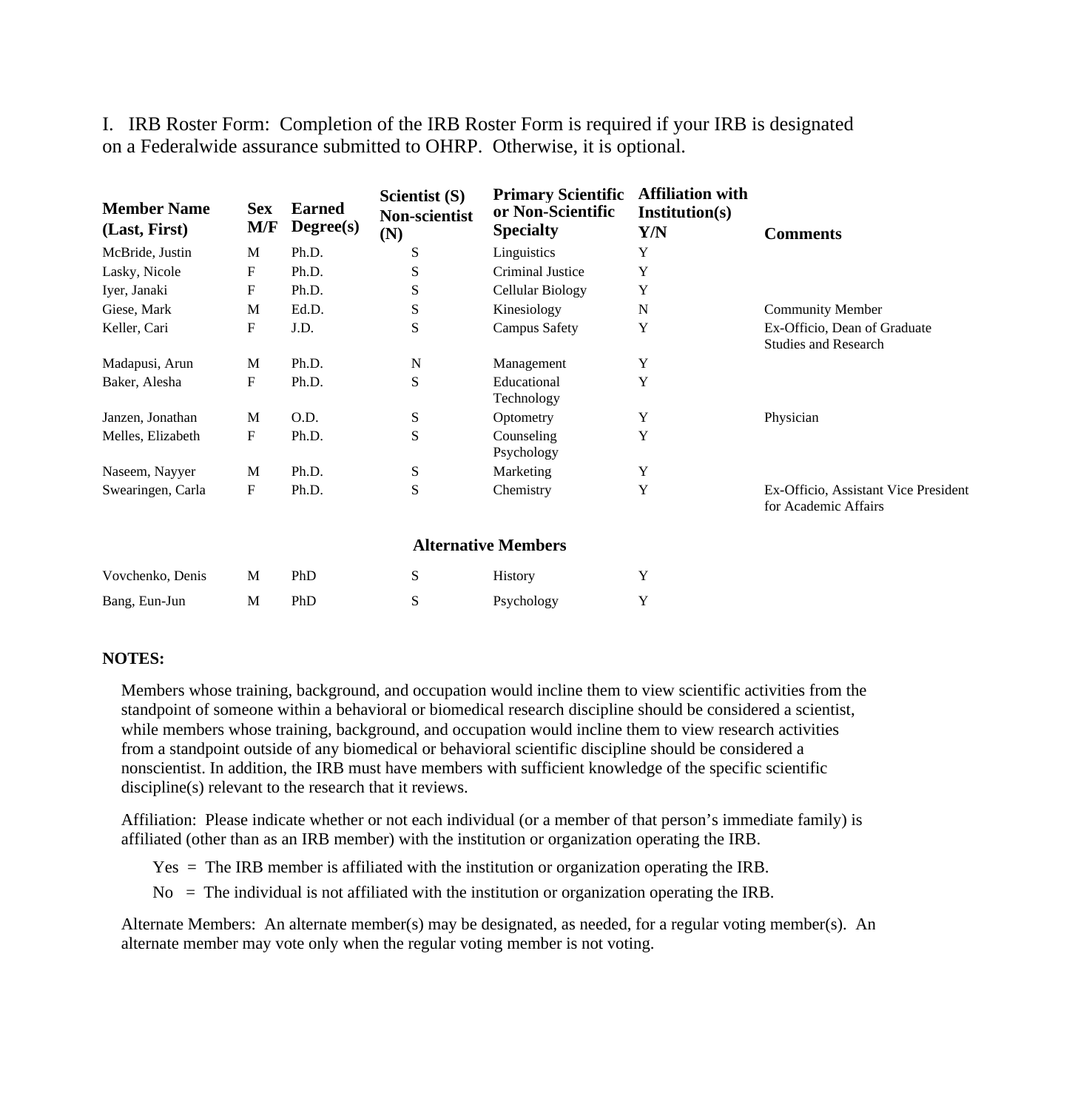When an institution or organization registers two or more IRBs, all alternate members for all IRBs may be listed on the roster of one IRB, or they may be listed separately with each IRB roster. A primary member of any IRB registered under the same IORG number may serve as an alternate for any comparably qualified member on any other IRB of that institution or organization. Primary members on registered IRBs serving as alternate members do not need to be listed as an alternate on any roster. Each alternate IRB member who replaces a primary member at any given meeting should have experience, expertise, background, professional competence, and knowledge comparable to that of the primary IRB member whom the alternate will replace. Whenever an alternate member substitutes for a primary member of the IRB, the combined requirements of § 46.107(a) and 46.108(b) shall remain satisfied. Whenever this occurs, the minutes of the IRB meeting should indicate clearly that the alternate IRB member has replaced the designated primary IRB member, and include the identity of the replaced primary and the alternate members. If multiple alternate members serve at an IRB meeting, the pairing of primary and alternate members should be indicated.